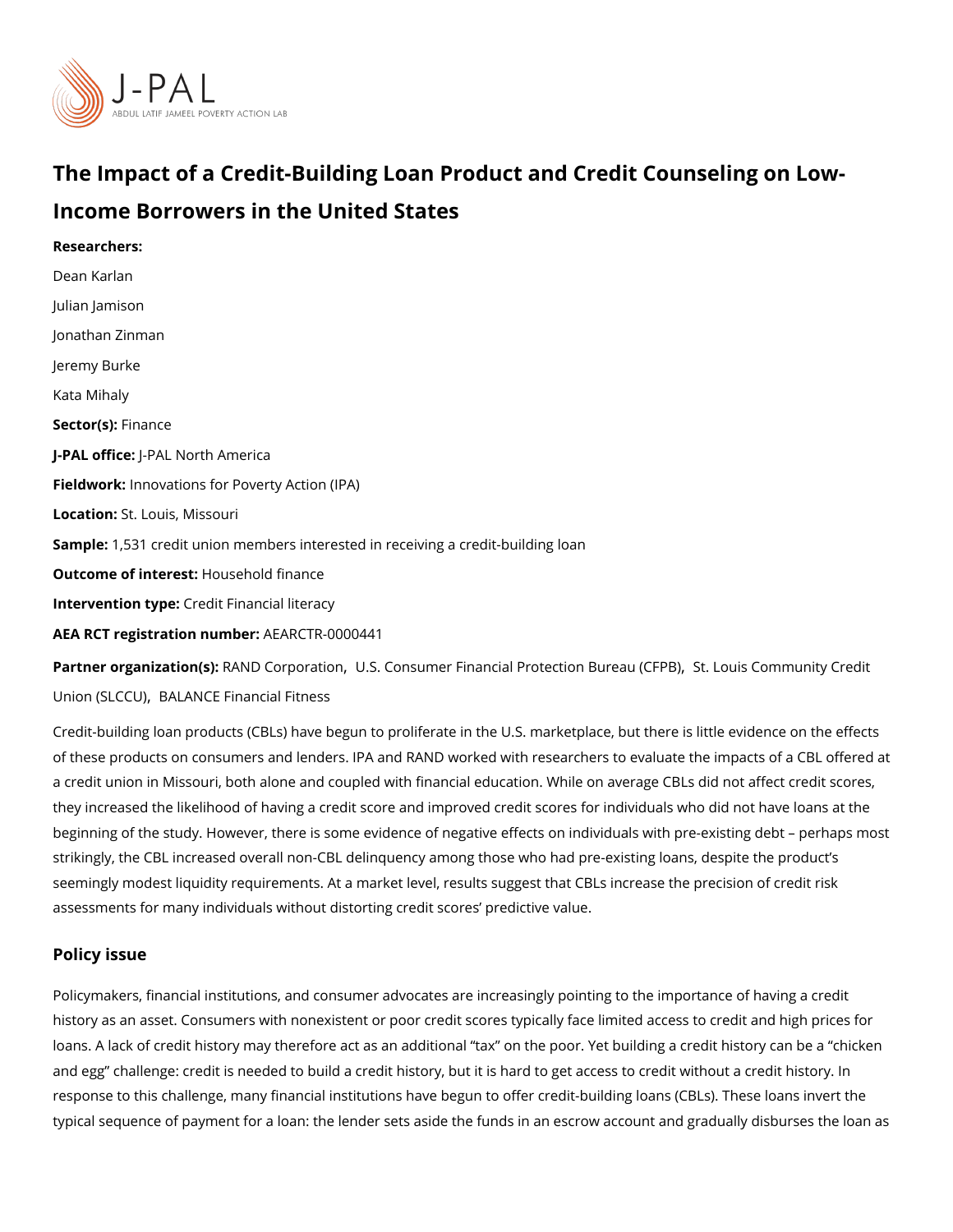#### the borrower makes their contracted payments.

There is little evidence on how much these products boost credit scores and for whom. Mo the long-term effects of CBLs: if consumers improve their credit scores through a CBL, are their benefit? Are clients who voluntarily choose a CBL better equipped to use credit to t don t choose such products? Do these products distort otherwise accurate credit scores? questions.

#### Context of the evaluation

Millions of Americans have poor credit scores or little credit history. The Corporation for estimated that 56 percent of Americans had subprime credit scores in 20[1](#page-3-0)5, with low-inc CBLs, secured credit cards, and other low-risk forms credit are often discussed as potent known about the impacts of these approaches.

For this evaluation, researchers worked with the St. Louis Community Credit Union (SLCC interested in understanding how much its CBL product affected borrower credit scores. An indicated interest in improving their credit, 18 percent did not have a credit score when t credit score had an average FICO Score of 560, which is below the traditional cutoff for

56 percent of Americans have subprime credit. Photo: Shutterstock.com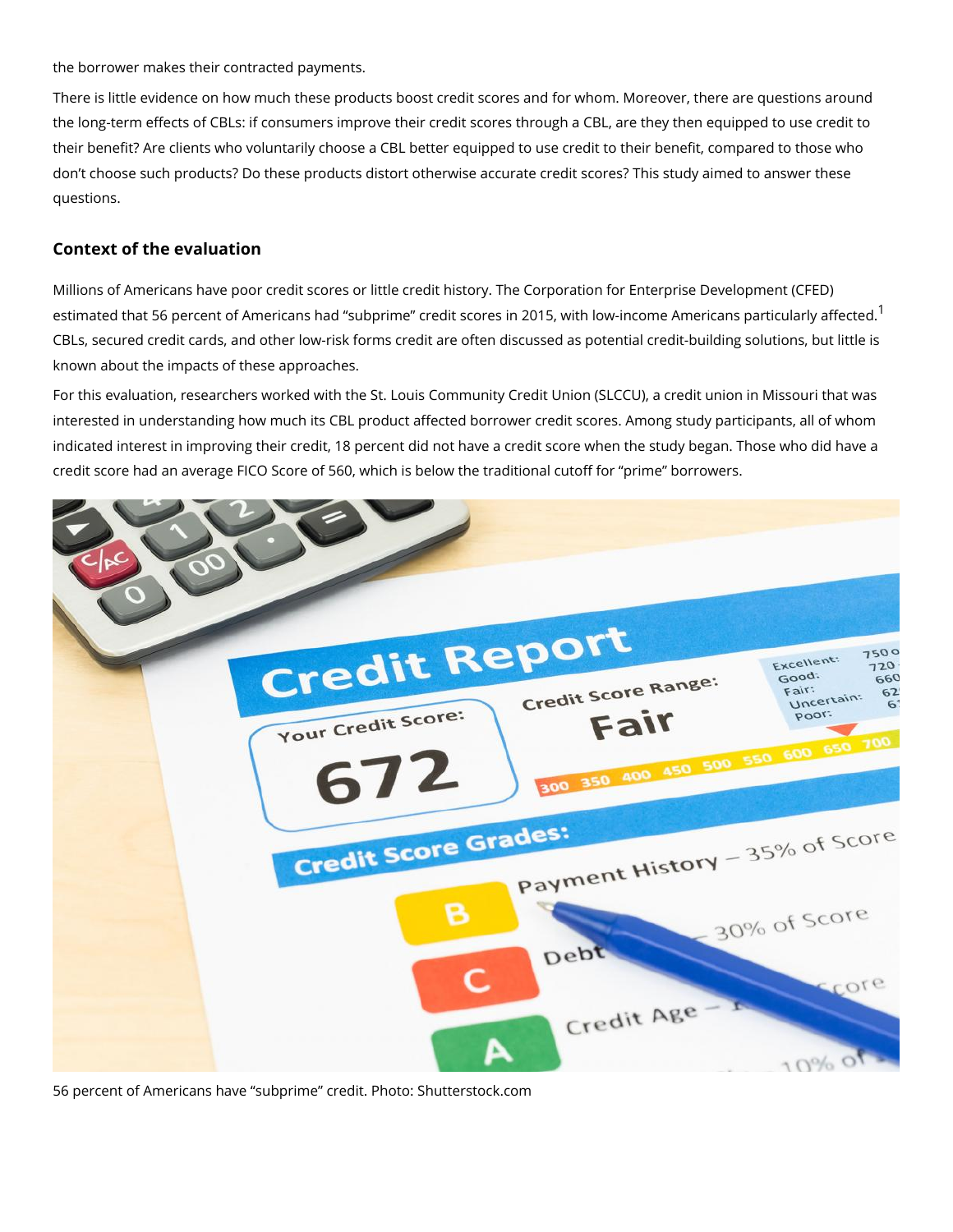## **Details of the intervention**

Researchers worked with IPA, the RAND Corporation, and the SLCCU to evaluate the impact of being offered a CBL on credit union members' credit scores and use of financial products. The study also aimed to examine the impact of online financial education.

The SLCCU has offered a CBL since 2009. When a member takes out a CBL, the credit union places \$600 into a restricted savings account in the client's name, which the client cannot access. Borrowers then make 12 monthly payments of about \$54 each (the installment plus fees). When each payment is received, the SLCCU releases \$50 of the loan into the client's regular savings account. CBL payments are reported to each of the three major US credit bureaus as standard (installment) loans.

To measure the impacts of offering the CBL, surveyors from IPA and RAND visited seven SLCCU branches and identified members who were generally interested in building their credit. For members who were interested in improving their credit, surveyors described the CBL and asked if they were interested in taking it up. Respondents who did not express interest were not included in the evaluation.

Researchers randomly assigned the 1,531 members who were interested in the CBL to either be offered the loan immediately or on the condition that they completed a one-hour online financial education course. The latter group served as the comparison group for this evaluation, as they were much less likely to take up the CBL. Researchers also aimed to measure the impact of phone-based credit counseling and the option to automatically transfer funds from participants' checking accounts into savings accounts, but almost no participants took up these offers, suggesting that these additions had no effect.

To measure outcomes on credit scores and use of financial products, the research team used credit report data from the beginning of the study and after 6, 12, and 18 months; credit union administrative data; and surveys of participants.

## **Results and policy lessons**

*Take-up*: Approximately 30 percent of participants offered a CBL under the usual application process decided to take out the loan, while only 12 percent those who were required to complete the extra step of online financial education did. This result suggests that the requirement for financial education had a significant deterrent effect, even when the financial education was relatively convenient.

*Effects on credit scores*: Overall, being offered the CBL did not increase participants' likelihood of having a credit score or their average credit score. However, these effects differed depending on whether participants had pre-existing loans at the beginning of the study. For participants who **did not** have pre-existing loans, the CBL increased the likelihood of having a credit score by ten percentage points and their average credit score increased by an average of eight points. However, for participants who **did** have pre-existing loans, the CBL decreased the likelihood of having a credit score by about two percentage points. Evidence suggests that those with pre-existing loans were unable to manage the additional credit obligation represented by a CBL; being offered the CBL increased the likelihood that they defaulted on their non-CBL loans.

*CBL loans as a signal of creditworthiness*: Members who took out CBLs saw their credit scores improve during the first six months of the evaluation, while credit scores for those who did not take out loans were stable. Given that the CBL itself did not improve credit scores, on average, this result suggests that those who chose to take out the loan were already improving their credit, independent of the loan. Therefore, take-up of CBLs may be a valuable signal to lenders.

*Effects on the predictive power of credit scores*: Given that CBLs function more like commitment savings products than like traditional loans, researchers hypothesized that CBLs might reduce the ability of credit scores (which incorporate CBL repayment behavior) to predict overall loan delinquency. Researchers found no evidence that this was the case.

Overall, these results suggest that CBLs could be a useful tool for generating (improved) credit scores if targeted at customers